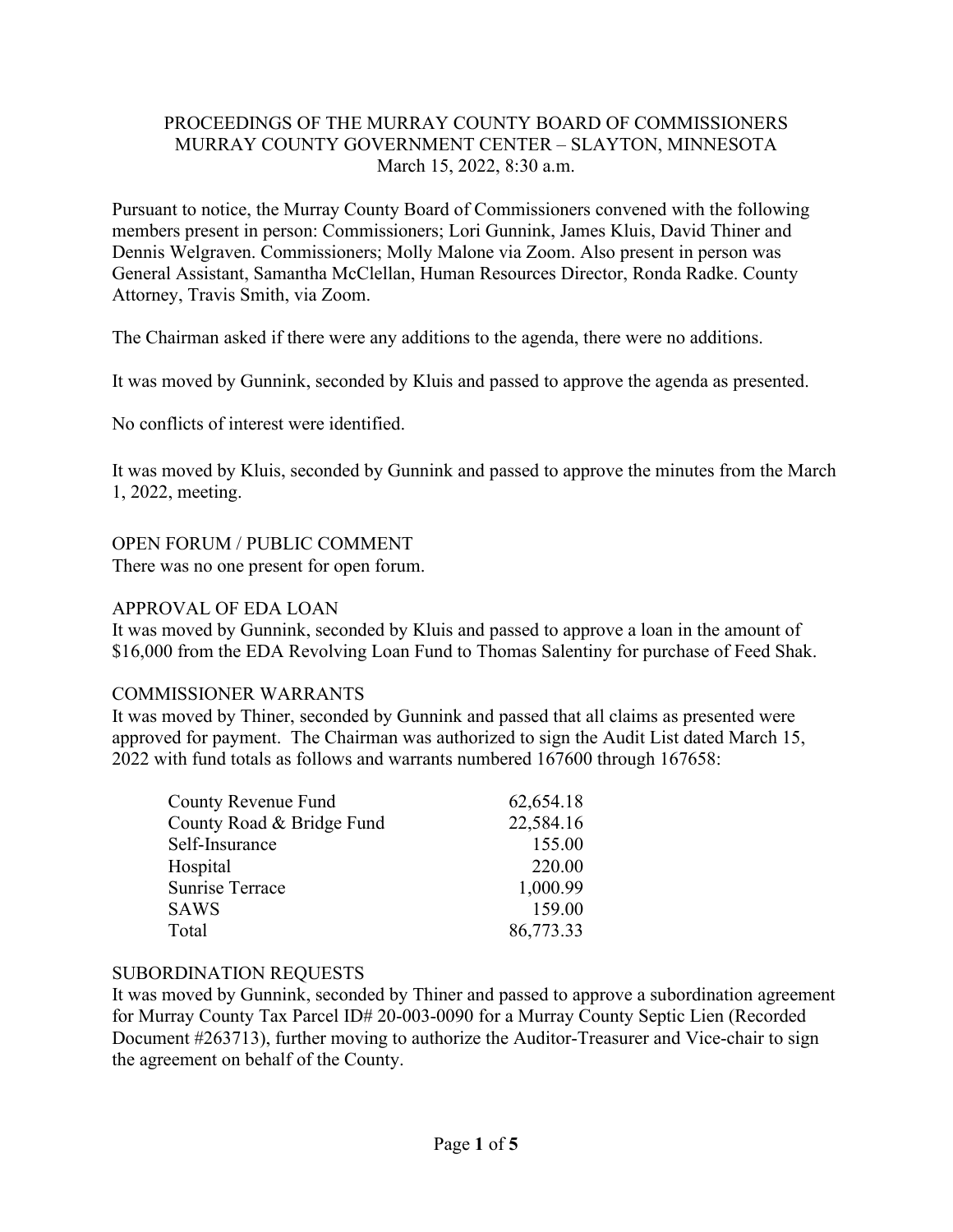It was moved by Kluis, seconded by Gunnink and passed to approve a subordination agreement for Murray County Tax Parcel ID# 07-025-0042 for a Murray County Septic Lien (Recorded Document #245019), further moving to authorize the Auditor-Treasurer and Vicechair to sign the agreement on behalf of the County.

# CITY CONTRACTS

It was moved by Thiner, seconded by Gunnink and passed to approve the 2022 City Contracts, with the exception of Iona, and give authorization for the Board Vice-chair and Chief Deputy to sign the contracts on behalf of Murray County.

## MURRAY COUNTY FEEDLOT REPORT

It was moved by Kluis, seconded by Gunnink and passed to approve the Murray County feedlot report with the name change from Lyon to Murray County in the letter from the Environmental Specialist Watershed Division.

## MINNESOTA REPETITIVE OF NAISMA REQUEST

It was moved by Thiner, seconded by Gunnink and passed for Jon Bloemendaal to represent Minnesota and Murray County in NAISMA.

# INCREASED VALUES UPDATE

Assessor, Marcy Barritt, gave an update on land values increasing. Agriculture land will be going up 10-15%, and residential 20-30%. She informed the board that if the county does not increase the values the state will.

# CSAH 13 (Valhalla Road) IMPROVEMENT PROJECT EAW

Jean Christoffels presented the Murray County Planning Commission's recommendation for a negative declaration for an EIS for the CSAH 13 (Valhalla Road) Improvement Project EAW.

Commissioner Thiner presented the following resolution and moved for its adoption:

RESOLUTION 2022-03-15-01 NEGATIVE DECLARATION OF NEED FOR AN ENVIRONMENTAL IMPACT STATEMENT FOR CSAH 13 (VALHALLA ROAD) IMPROVEMENT PROJECT

**WHEREAS,** pursuant to Minnesota Environmental Quality Board (EQB) Rules, Chapter 4410, part 4410.1000, Subpart 3, Murray County as the responsible governmental unit completed and Environmental Assessment Worksheet (EAW) for the project as identified in the CSAH 13 (Valhalla Road) Improvement Project EAW; and

**WHEREAS,** pursuant to Minnesota EQB Rules, Chapter 4410, and as a result of common ownership and connected actions, the project meets the thresholds for an EAW for Public waters, public waters wetlands, and wetlands; and

**WHEREAS,** copies of the EAW were distributed to all persons and agencies on the official EQB mailing list prior to February 1, 2022; and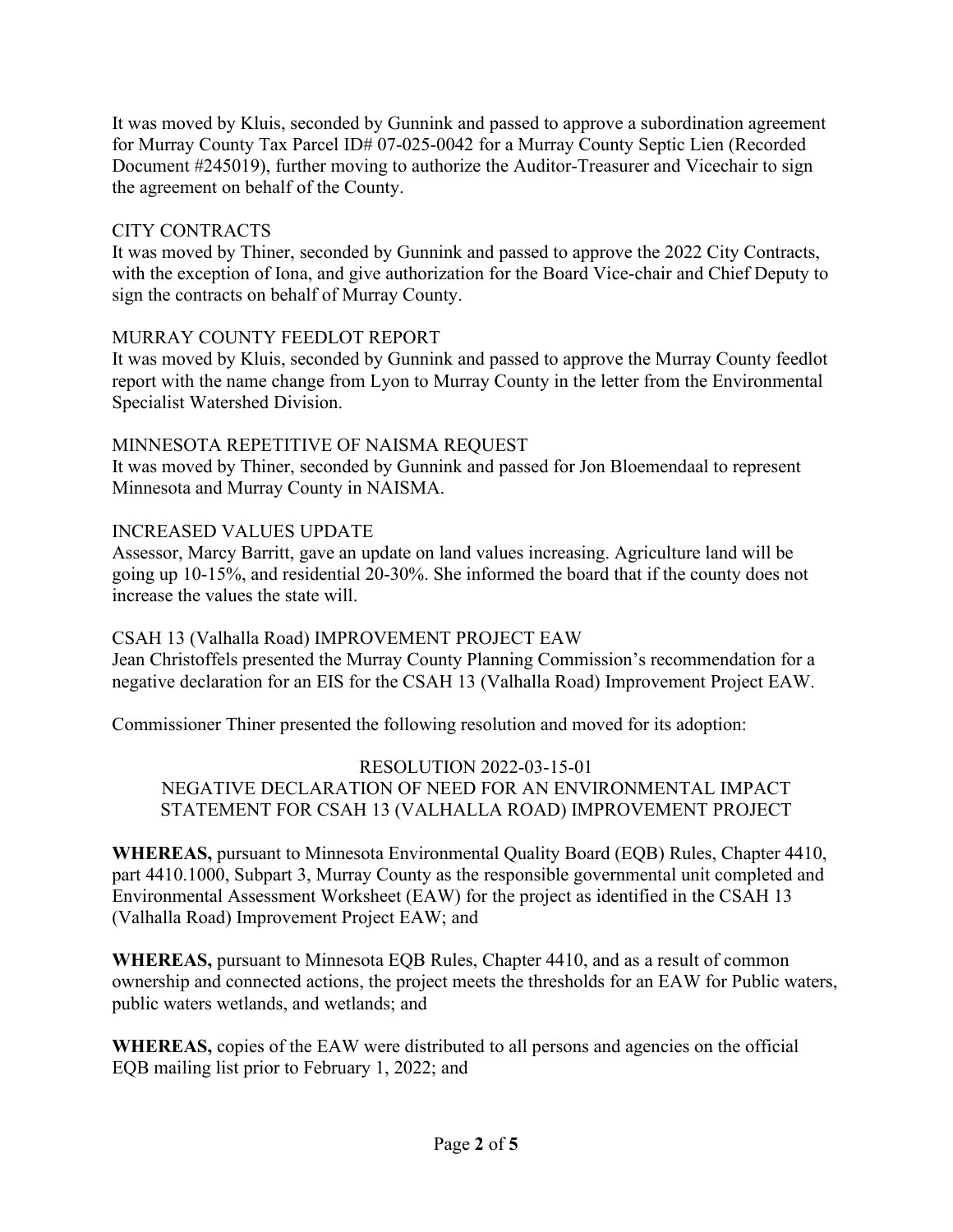**WHEREAS,** notice of the availability of the EAW for public review for a 30-day comment period was published in the *EQB Monitor* and on the Murray County website on February 1, 2022; and

**WHEREAS,** the preparation of the CSAH 13 (Valhalla Road) Improvement Project EAW and comments received on the EAW have generated information adequate to determine whether the proposed project has the potential for significant environmental impacts; and

**WHEREAS,** the CSAH 13 (Valhalla Road) Improvement Project is expected to comply with all Murray County and review agency standards; and

**WHEREAS,** based on the criteria established in Minnesota Rules 4410.1700, the project does not have the potential for significant environmental effects; and

**WHEREAS,** based on the Findings of Fact and Conclusions, the project does not have the potential for significant environmental impacts.

**NOW, THEREFORE, BE IT RESOLVED** by the Murray County Board of Commissioners, Murray County, Minnesota as follows:

That it should and hereby does make a negative declaration on the need for an Environmental Impact Statement for the CSAH 13 (Valhalla Road) Improvement Project EAW.

Adopted in regular session of the Murray County Board of Commissioners, of Murray County, Minnesota held this 15 day of March, 2022.

> \_\_\_\_\_\_\_\_\_\_\_\_\_\_\_\_\_\_\_\_\_\_\_\_\_\_\_\_\_\_\_\_\_\_\_\_\_\_\_\_\_\_\_\_\_\_ Dennis Welgraven, Vice Chair

Attest:

\_\_\_\_\_\_\_\_\_\_\_\_\_\_\_\_\_\_\_\_\_\_\_\_\_\_\_\_\_\_\_\_\_\_\_\_\_\_\_\_\_\_\_\_\_\_\_\_\_\_ Samantha McClellan, General Assistant

The foregoing resolution was duly seconded by Commissioner Gunnink and thereupon being put to a vote, all members of the Board voted for its adoption.

# WIND PRODUCTION TAX DISCUSSION

Zoning/Environmental Administrator, Jean Christoffels, led a discussion on the decreased wind production tax. Murray County received approximately \$439,000 less than what was estimated for 2021 wind production tax. Jean contacted the Minnesota Department of Commerce and the Minnesota Public Utilities Commission; they suggested that the county contact Fenton Power Partners directly or file a letter of concern directly onto the E dockets. After some discussion about the reduction, the board agreed to wait until after the Rural Minnesota Energy Board meeting on March 28, 2022, before moving forward.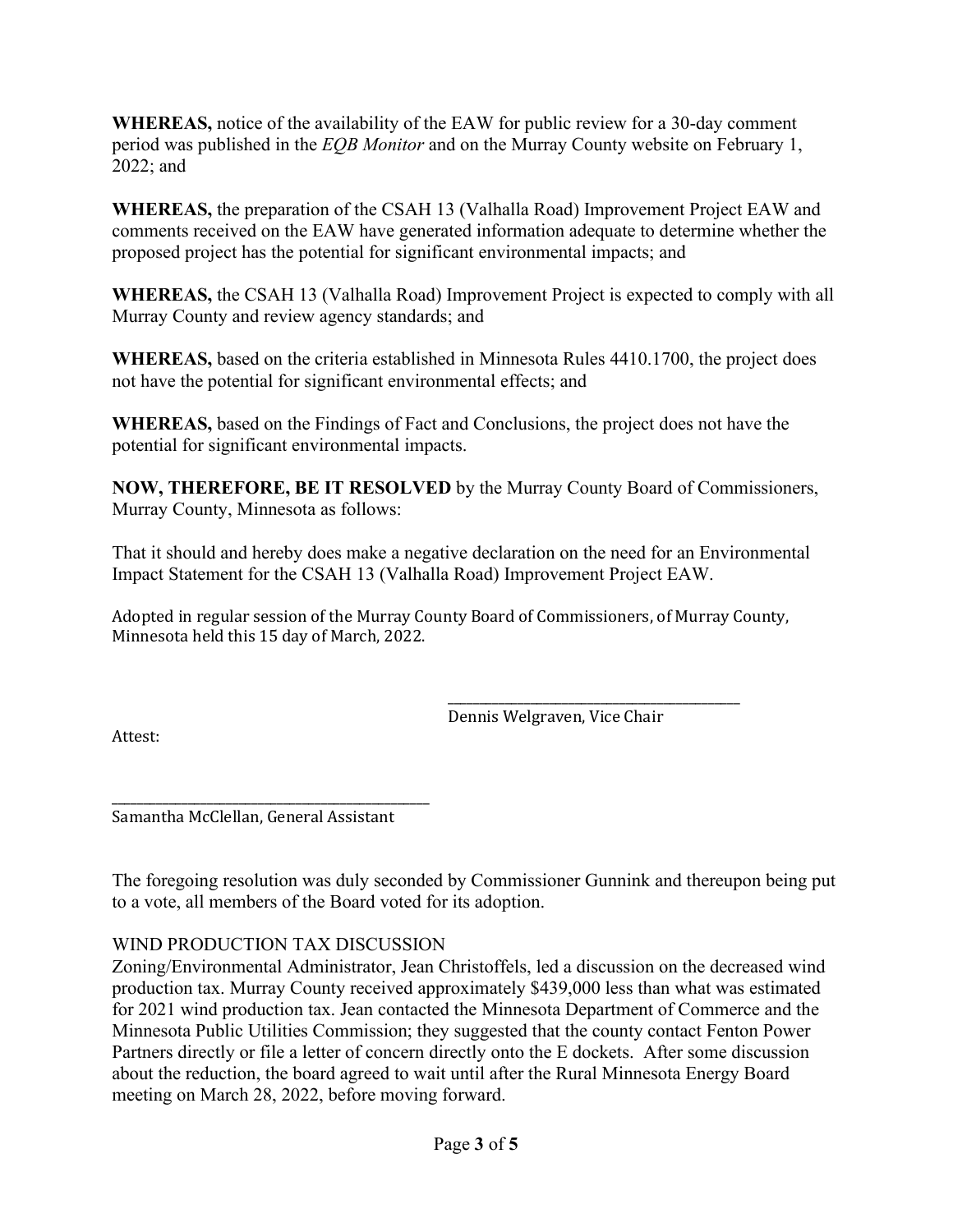### DEPUTY SHERIFF

It was moved by Gunnink, seconded by Kluis and passed to approve a contingent offer to Derek VanDam as a full-time Deputy Sheriff, at a labor grade 11 step 1 with a start date to be determined and contingent on: (1) Satisfactory results of a criminal background check (2) Satisfactory results of a pre-employment drug test (3) Satisfactory results of a psychological evaluation (4) Satisfactory results of a physical agility testing (5) Satisfactory results of a medical evaluation. Per the recommendation of the Personnel Committee.

It was moved by Thiner, seconded by Gunnink and passed to approve a contingent offer to Touhoua (Tommy) Lee as a full-time Deputy Sheriff, at a labor grade 11 step 1 with a start date to be determined and contingent on: (1) Satisfactory results of a criminal background check (2) Satisfactory results of a pre-employment drug test (3) Satisfactory results of a psychological evaluation (4) Satisfactory results of a physical agility testing (5) Satisfactory results of a medical evaluation. Per the recommendation of the Personnel Committee.

#### SUNRISE TERRACE MEAL SERVER

It was moved by Thiner, seconded by Kluis and passed to approve hiring Joyce Lupkes as a parttime Sunrise Terrace Meal Server at a labor grade 1, step 10. With at start date of March 18, 2022. Per the recommendation of the Personnel Committee. Contingent upon satisfactory results of a criminal background check and a pre-employment drug test.

It was moved by Gunnink, seconded by Thiner and passed to approve hiring Chantal Redar as a part-time Sunrise Terrace Meal Server at a labor grade 1, step 10. With a start date of March 25, 2022. Per the recommendation of the Personnel Committee. Contingent upon satisfactory results of a criminal background check and a pre-employment drug test.

#### DEPUTY ASSESSOR CMA

It was moved by Gunnink, seconded by Kluis and passed to approve promoting Karla Ray to a Deputy Assessor CMA at a labor grade 9, step 1 effective March 4, 2022.

#### RESIGNATION

It was moved by Kluis, seconded by Gunnink and passed to accept the resignation of the Jail Administrator per agreement effective March 4, 2022.

## RESIGNATION AND RECRUITMENT OF SUNRISE TERRACE DIRECTOR

Human Resources Director, Ronda Radke informed the board that Carol Veldhuisen gave notice of her resignation effective April 29, 2022.

It was moved by Thiner, seconded by Gunnink and passed to approve the recruitment process for a regular full-time Sunrise Terrace Director.

COMMITTEE UPDATES FOR THE PERIOD OF FEBRUARY 20 – MARCH 5, 2022 Molly Malone gave an update on the Casey Jones Trail having a bill for \$1,490,000.00 in the House and Senate, if anyone wants to call and show more support, more coauthors could be used.